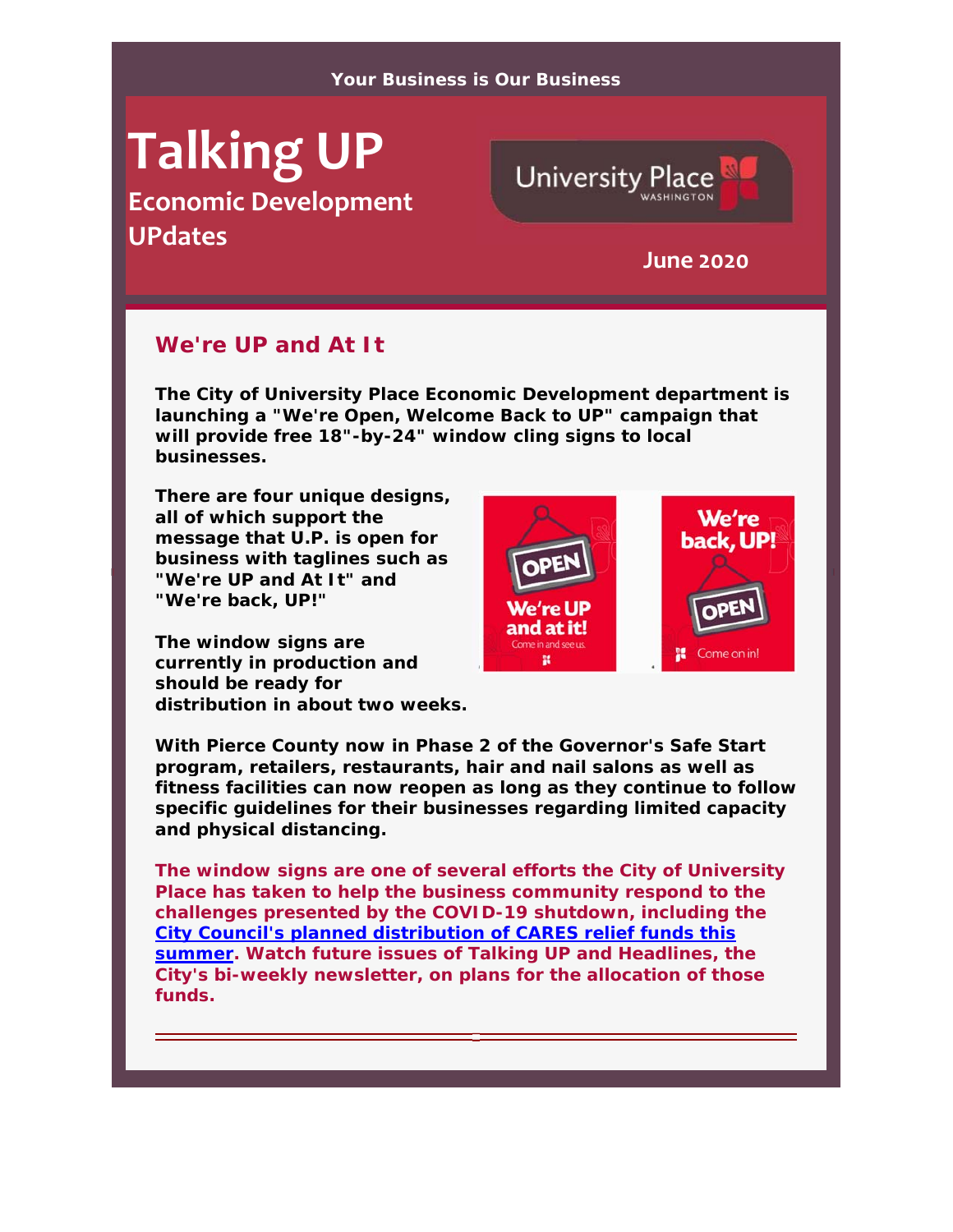# **Build Your Business Emergency Kit**

**Although many people have emergency kits in their homes, every business should also have at least one emergency kit on hand for every location at which it operates. Over the last few months, we've learned the value of having cloth masks and hand sanitizer, but according to the Federal Emergency Management Agency, there are other key items that every business emergency kit should include:** 



**A battery-powered commercial radio plus a radio that can receive weather alerts from the National Oceanographic and Atmospheric Administration (NOAA). Water, specifically one gallon of water per person per day for drinking and sanitation. Food, including at least a three-day supply of non-perishable food to cover the needs of the number of employees on site. Can opener.** 

#### **American Red Cross First Aid Kit**

**Flashlights, extra batteries and basic tools (screwdriver, hammer, multi-purpose knife and shovel).** 

- **Portable cellphone chargers and cords.**
- **First aid kit with enough supplies (bandages, antiseptic lotions, eye wash, etc.) to treat the number of employees on site.**
- **Whistle to signal for help.**
- **Dust masks or cotton t-shirts for filtering breathing air.**
- **Hand sanitizer and/or moist towelettes for sanitation.**
- **Extra clothes (sweatshirts, sweaters, etc.) and blankets.**
- **Cash (if the power goes out, ATMs will not work).**
- **Copies of important records such as insurance policies, employee contact and identification information, bank account records, supplier and shipping contact lists and other priority documents in a waterproof, fireproof portable container. Store a second set of records at an off-site location.**

**Every business should also consider any supplies that may be unique to its industry or sector. For more details, visit FEMA's emergency preparedness website and the Small Business Administration's emergency preparedness page.** 

### **Another Step Toward Recovery**